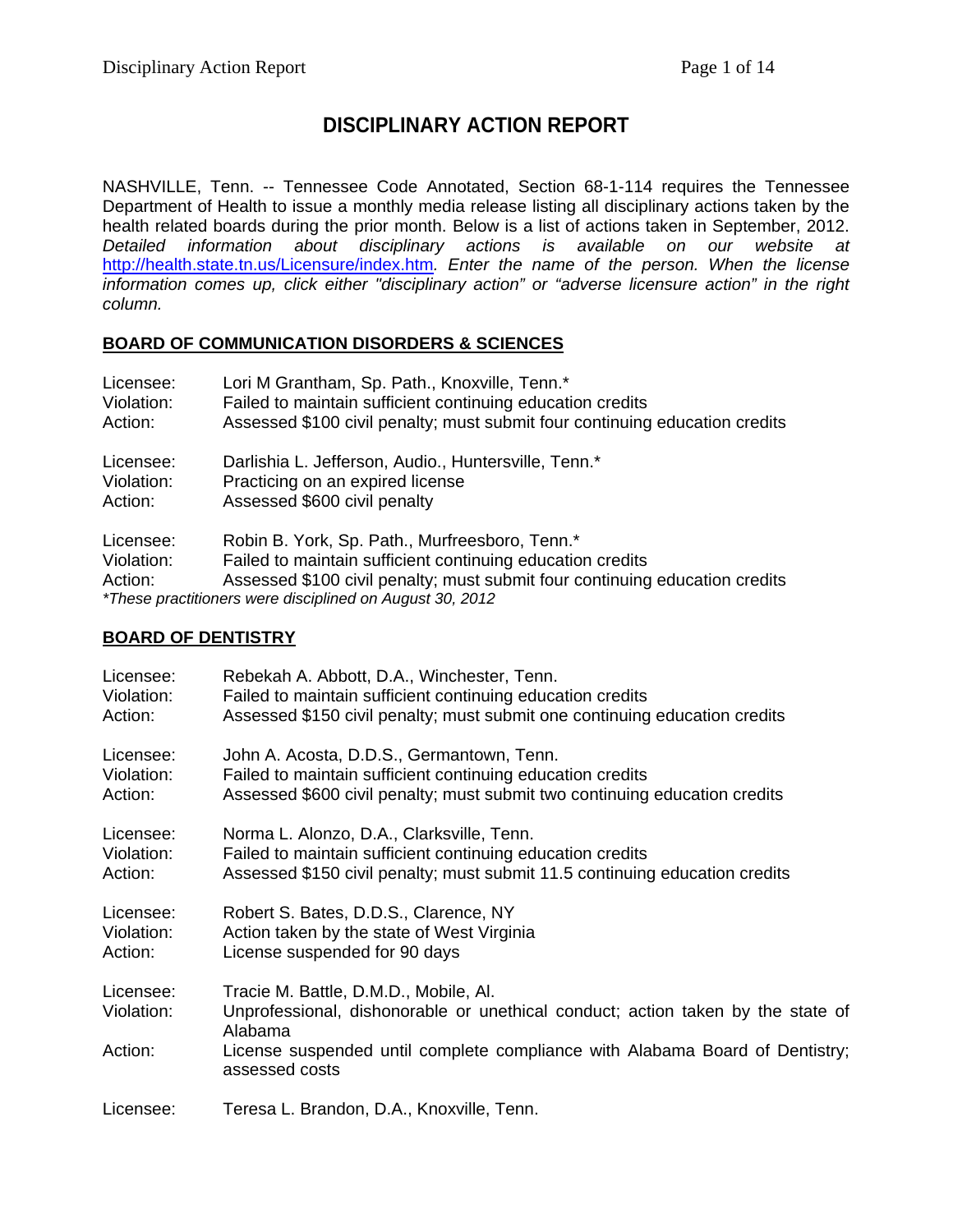Violation: Failed to maintain sufficient continuing education credits<br>Action: Assessed \$150 civil penalty: must submit current CPR co Assessed \$150 civil penalty; must submit current CPR certification

Licensee: James L. Brewer, D.D.S., Oak Ridge, Tenn.

- Violation: Unprofessional, dishonorable or unethical conduct; making false or misleading statements or representations, being guilty of fraud or deceit in obtaining admission to practice or in being guilty of fraud or deceit in the practice of dentistry or dental hygiene or as a registered dental assistant; dispensing, prescribing or otherwise distributing any controlled substance or any other drug not in the course of professional practice; or not in good faith to relieve pain and suffering or not to cure an ailment, physical infirmity or disease
- Action: License placed on probation for five years; must meet certain terms and conditions; assessed \$2000 civil penalty
- Licensee: Danielle Burtch, R.D.A., Spring Hill, Tenn.<br>Violation: Practicing on expired license Violation: Practicing on expired license<br>Action: Assessed \$300 civil penalty Assessed \$300 civil penalty
- Licensee: Jennifer L. Caldwell, R.D.A., Whitwell, Tenn. Violation: Unprofessional, dishonorable or unethical conduct Action: License revoked; assessed \$500 civil penalty, plus costs
- Licensee: Ellen J. Croley, D.H., Knoxville, Tenn.
- Violation: Failed to maintain sufficient continuing education credits<br>Action: Assessed \$300 civil penalty: must submit eight continuing Assessed \$300 civil penalty; must submit eight continuing education credits

Licensee: Chelsea R. Cunningham, D.H., Knoxville, Tenn. Violation: Failed to maintain sufficient continuing education credits Action: Assessed \$300 civil penalty; must submit 30 continuing education credits

Licensee: Paula W. Derryberry, R.D.A., Pulaski, Tenn. Violation: Practicing on expired license

- Action: Assessed \$200 civil penalty
- Licensee: Tina M. Finney, D.H., Sharon, Tenn.
- Violation: Failed to maintain sufficient continuing education credits
- Action: Assessed \$300 civil penalty; must submit current CPR certification

Licensee: Sibyl J. Fowler, D.A., Clarksville, Tenn.<br>Violation: Failed to maintain sufficient continuing Failed to maintain sufficient continuing education credits Action: Assessed \$150 civil penalty; must submit two continuing education credits and current CPR certification

- Licensee: Tom M. Gardenhire, Jr., D.D.S., Chattanooga, Tenn. Violation: Conducting the practice of dentistry so as to permit directly or indirectly an unlicensed person to perform services or work that under the provisions of this chapter can be done legally only by persons licensed to practice dentistry or dental hygiene or as a registered dental assistant
- Action: License reprimanded; assessed \$500 civil penalty

Licensee: Robert L. Gardino, D.D.S., Memphis, Tenn.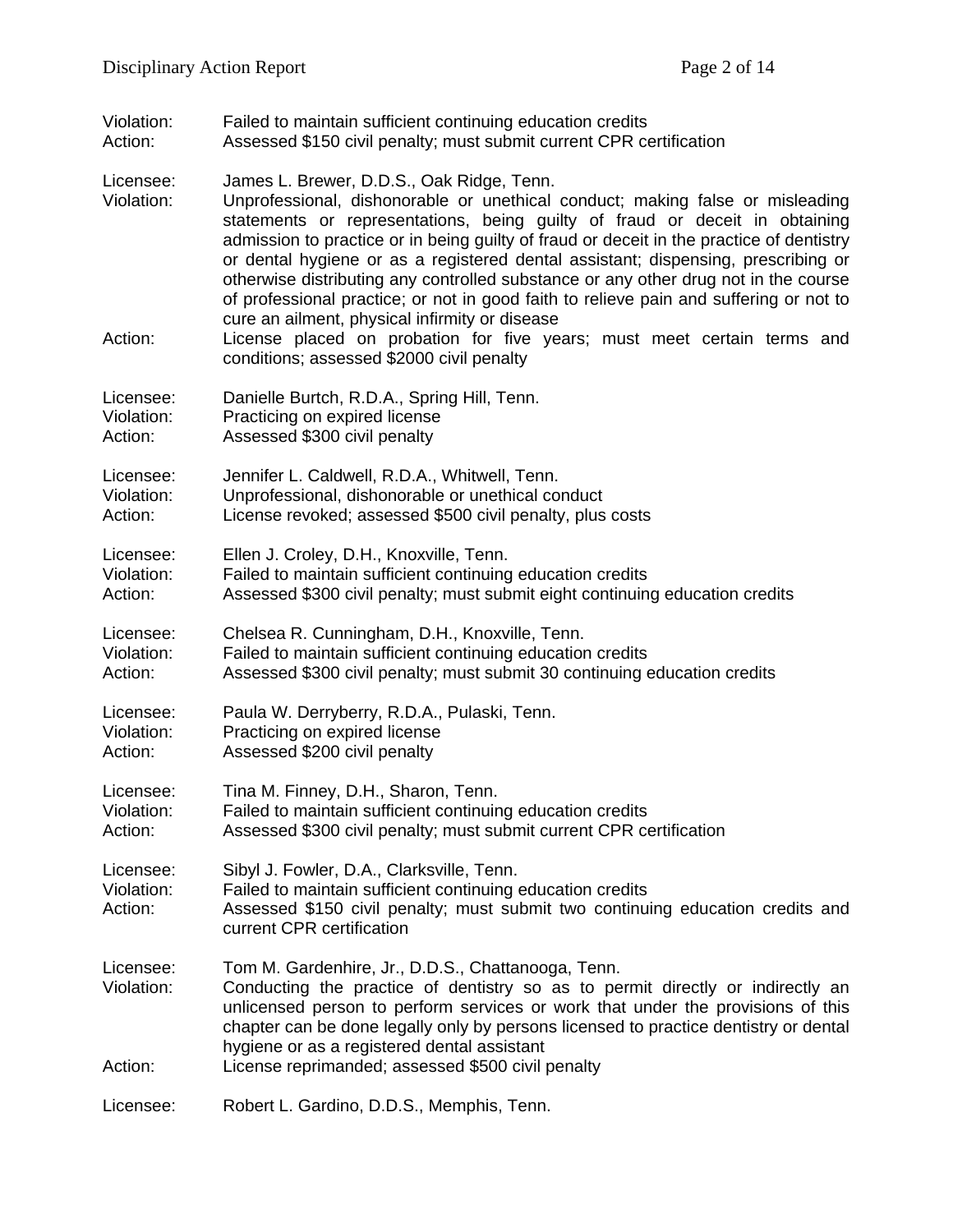- Violation: Failed to maintain sufficient continuing education credits<br>Action: Assessed \$600 civil penalty: must submit one continuing Assessed \$600 civil penalty; must submit one continuing education credit
- Licensee: Michael Hamlin, D.D.S., Bristol, Tenn.
- Violation: Conducting the practice of dentistry so as to permit directly or indirectly an unlicensed person to perform services or work that under the provisions of this chapter can be done legally only by persons licensed to practice dentistry or dental hygiene or as a registered dental assistant
- Action: License reprimanded; assessed \$500 civil penalty
- Licensee: Ruth E. Harding, D.A., Friendsville, Tenn. Violation: Failed to maintain sufficient continuing education credits Action: Assessed \$150 civil penalty; must submit 21 continuing education credits
- Licensee: John D. Harrison, D.D,S., Morristown, Tenn. Violation: Unprofessional, dishonorable or unethical conduct; conducting the practice of dentistry so as to permit directly or indirectly an unlicensed person to perform services or work that under the provisions of this chapter can be done legally only by persons licensed to practice dentistry or dental hygiene or as a registered dental assistant; delegating professional responsibilities to a person when the licensee delegating such responsibilities knows or has reason to know that such person is not qualified, by training, by experience or by licensure, to perform them Action: License revoked
- Licensee: Kristie L. Hayes, D.A., Maryville, Tenn. Violation: Practicing on expired license
- Action: Assessed \$50 civil penalty
- Licensee: Stephen C. Holmes, D.D.S., New Orleans, La. Violation: Failed to maintain sufficient continuing education credits Action: Assessed \$600 civil penalty; must submit two continuing education credits
- Licensee: Valorie L. Hughes, D.A., Hixson, Tenn.
- Violation: Practicing on expired license Action: Assessed \$200 civil penalty
- 
- Licensee: Stephen M. Kaufman, D.D.S., Hendersonville, Tenn. Violation: Unprofessional, dishonorable or unethical conduct; failed to maintain accurate patient records
- Action: License reprimanded; must meet certain terms and conditions; assessed \$500 civil penalty
- Licensee: Casie T. Ky, D.H., Midlothian, Va.
- Violation: Failed to maintain sufficient continuing education credits
- Action: Assessed \$300 civil penalty; must submit 7.5 continuing education credits and current CPR certification
- Licensee: Cassandra G. Liner, D.A., Knoxville, Tenn.
- Violation: Failed to maintain sufficient continuing education credits
- Action: Assessed \$150 civil penalty; must submit 19 continuing education credits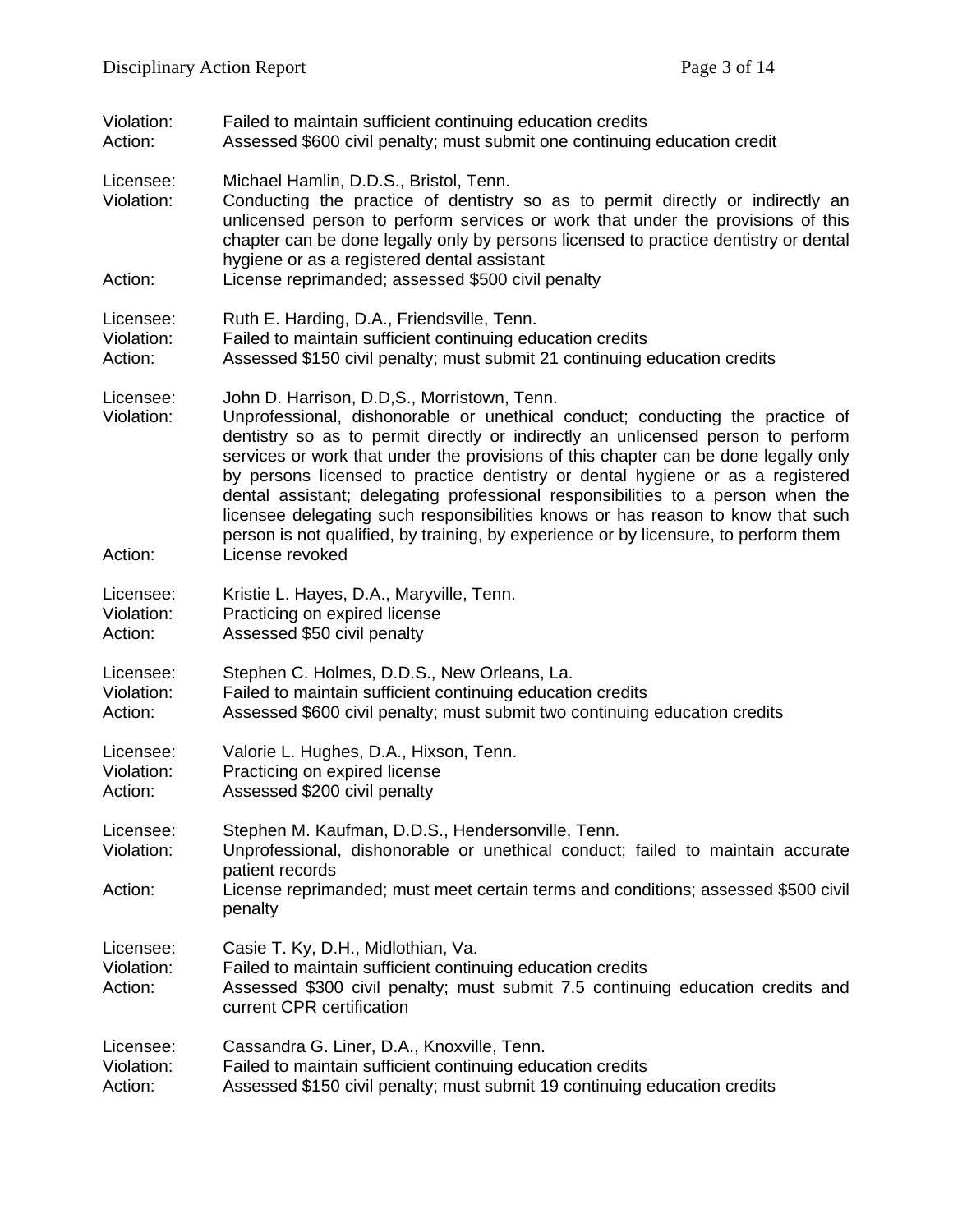| Licensee:                          | Windy C Lyles, D.A., Olive Branch, MS.                                                                                                                                                                                                                                                                                                                                                                                      |  |
|------------------------------------|-----------------------------------------------------------------------------------------------------------------------------------------------------------------------------------------------------------------------------------------------------------------------------------------------------------------------------------------------------------------------------------------------------------------------------|--|
| Violation:                         | Practicing on expired license                                                                                                                                                                                                                                                                                                                                                                                               |  |
| Action:                            | Assessed \$550 civil penalty                                                                                                                                                                                                                                                                                                                                                                                                |  |
| Licensee:                          | Charla B. Mansfield, D.A., Soddy Daisy, Tenn.                                                                                                                                                                                                                                                                                                                                                                               |  |
| Violation:                         | Failed to maintain sufficient continuing education credits                                                                                                                                                                                                                                                                                                                                                                  |  |
| Action:                            | Assessed \$150 civil penalty; must submit two continuing education credits                                                                                                                                                                                                                                                                                                                                                  |  |
| Licensee:                          | Kara D. Miller, D.H., Knoxville, Tenn.                                                                                                                                                                                                                                                                                                                                                                                      |  |
| Violation:                         | Failed to maintain sufficient continuing education credits                                                                                                                                                                                                                                                                                                                                                                  |  |
| Action:                            | Assessed \$300 civil penalty; must submit CPR certification                                                                                                                                                                                                                                                                                                                                                                 |  |
| Licensee:<br>Violation:<br>Action: | Kathy W. Minor, D.A., Bethpage, Tenn.<br>Failed to maintain sufficient continuing education credits<br>Assessed \$150 civil penalty; must submit one continuing education credit in<br>chemical dependency                                                                                                                                                                                                                  |  |
| Licensee:<br>Violation:<br>Action: | Katrina E. Mitchell, D.A., Knoxville, Tenn.<br>Failed to maintain sufficient continuing education credits<br>Assessed \$150 civil penalty; must submit 24 continuing education credits and<br>current CPR certification                                                                                                                                                                                                     |  |
| Licensee:                          | Rathnasabapathy Mohan, D.D.S., McMinnville, Tenn.                                                                                                                                                                                                                                                                                                                                                                           |  |
| Violation:                         | Violation of board order                                                                                                                                                                                                                                                                                                                                                                                                    |  |
| Action:                            | License revoked; revocation stayed for 14 days from the effective day of the order                                                                                                                                                                                                                                                                                                                                          |  |
| Licensee:<br>Violation:<br>Action: | George W. Morton, D.D.S., Murfreesboro, Tenn.<br>Failed to maintain sufficient continuing education credits<br>Assessed \$600 civil penalty; must submit two continuing education credits in<br>chemical dependency                                                                                                                                                                                                         |  |
| Licensee:<br>Violation:            | Vickie D. Munsey, R.D.H., Manchester, Tenn.<br>A violation of attempted violation, directly or indirectly, or assisting in or abetting<br>the violation of, or conspiring to violate, any provision of this chapter or any lawful<br>order of the board issued pursuant thereto or any criminal statute of the state of<br>Tennessee; submitted a renewal form reinstatement/reactivation application found<br>to be untrue |  |
| Action:                            | License reprimanded                                                                                                                                                                                                                                                                                                                                                                                                         |  |
| Licensee:                          | Brittany N. Myers, D.A., Knoxville, Tenn.                                                                                                                                                                                                                                                                                                                                                                                   |  |
| Violation:                         | Practicing on expired license                                                                                                                                                                                                                                                                                                                                                                                               |  |
| Action:                            | Assessed \$1,250 civil penalty                                                                                                                                                                                                                                                                                                                                                                                              |  |
| Licensee:                          | Spring L. Orr, D.A., Seymour, Tenn.                                                                                                                                                                                                                                                                                                                                                                                         |  |
| Violation:                         | Failed to maintain sufficient continuing education credits                                                                                                                                                                                                                                                                                                                                                                  |  |
| Action:                            | Assessed \$150 civil penalty; must submit four continuing education credits                                                                                                                                                                                                                                                                                                                                                 |  |
| Licensee:                          | Krista D. Pohl, D.A., Loudon, Tenn.                                                                                                                                                                                                                                                                                                                                                                                         |  |
| Violation:                         | Practicing on expired license                                                                                                                                                                                                                                                                                                                                                                                               |  |
| Action:                            | Assessed \$150 civil penalty                                                                                                                                                                                                                                                                                                                                                                                                |  |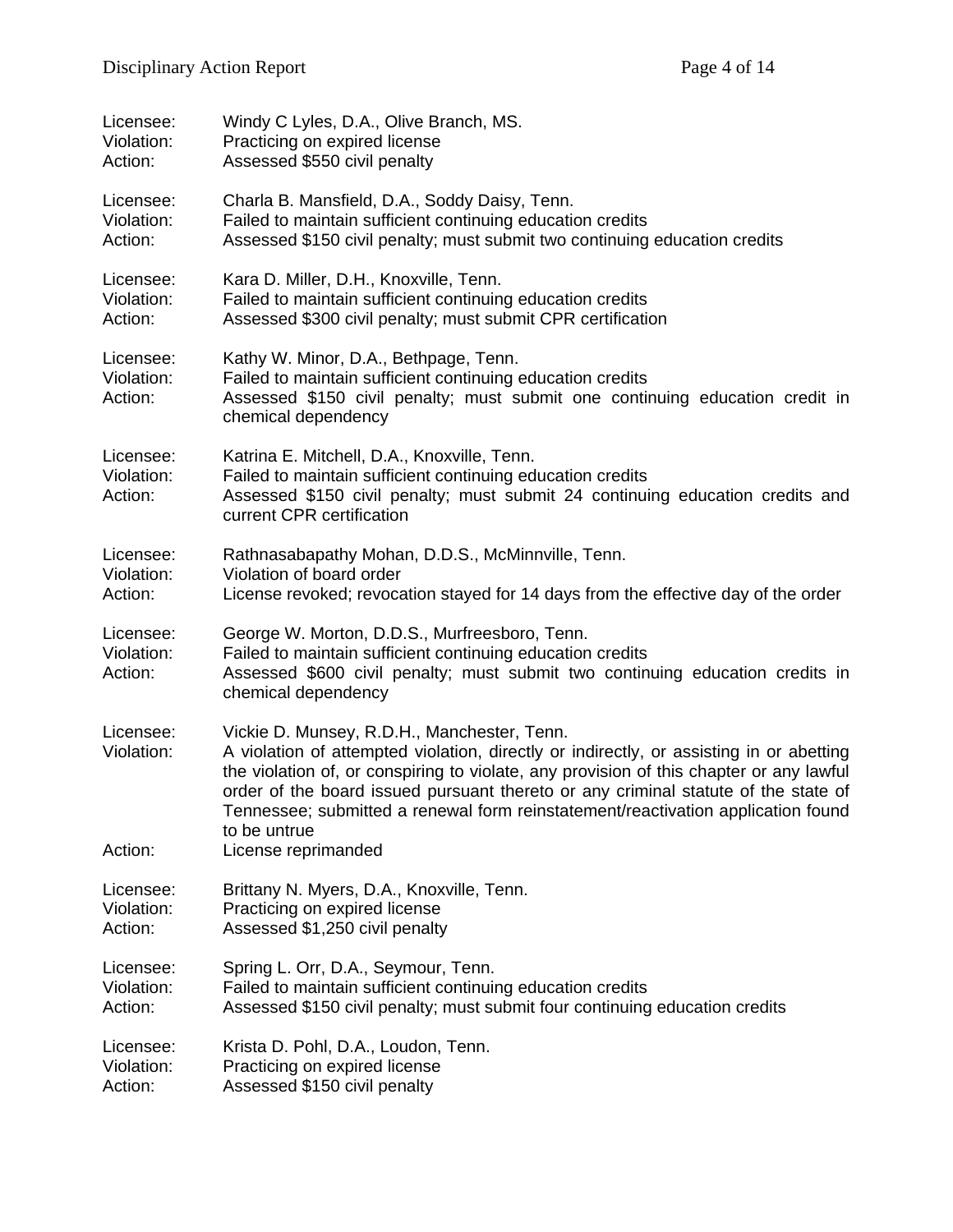| Licensee:<br>Violation:<br>Action: | Charles M. Russell, D.D.S., Harrogate, Tenn.<br>Conducting the practice of dentistry so as to permit directly or indirectly an<br>unlicensed person to perform services or work that under the provisions of this<br>chapter can be done legally only by persons licensed to practice dentistry or dental<br>hygiene or as a registered dental assistant<br>License reprimanded; assessed \$500 civil penalty                                                                                                                                                                                                                                                                                  |
|------------------------------------|------------------------------------------------------------------------------------------------------------------------------------------------------------------------------------------------------------------------------------------------------------------------------------------------------------------------------------------------------------------------------------------------------------------------------------------------------------------------------------------------------------------------------------------------------------------------------------------------------------------------------------------------------------------------------------------------|
| Licensee:<br>Violation:            | Malcolm D. Shabo, D.D.S., Ooltewah, Tenn.<br>Unprofessional, dishonorable or unethical conduct; failing to avoid interpersonal<br>relationships that could impair professional judgment or risk the possibility of<br>exploiting the confidence of a patient, including committing any act of sexual<br>abuse, misconduct or exploitation related to the licensee's practice of dentistry                                                                                                                                                                                                                                                                                                      |
| Action:                            | License placed on probation for one year; assessed \$500 civil penalty                                                                                                                                                                                                                                                                                                                                                                                                                                                                                                                                                                                                                         |
| Licensee:<br>Violation:<br>Action: | Johnetta L. Morgan Shaw, D.A., Knoxville, Tenn.<br>Failed to maintain sufficient continuing education credits<br>Assessed \$150 civil penalty; must submit two continuing education credits                                                                                                                                                                                                                                                                                                                                                                                                                                                                                                    |
| Licensee:<br>Violation:<br>Action: | Serena M. Sheppard, R.D.A., Nashville, Tenn.<br>Unprofessional, dishonorable or unethical conduct; making false or misleading<br>statements or representations, being guilty of fraud or deceit in obtaining<br>admission to practice or in being guilty of fraud or deceit in the practice of dentistry<br>or dental hygiene or as a registered dental assistant; dispensing, prescribing or<br>otherwise distributing any controlled substance or any other drug not in the course<br>of professional practice, or not in good faith to relieve pain and suffering or not to<br>cure an ailment, physical infirmity or disease<br>License revoked; assessed \$2000 civil penalty, plus costs |
|                                    |                                                                                                                                                                                                                                                                                                                                                                                                                                                                                                                                                                                                                                                                                                |
| Licensee:<br>Violation:<br>Action: | Stacy H. Smith, D.H., Germantown, Tenn.<br>Failed to maintain sufficient continuing education credits<br>Assessed \$300 civil penalty; must submit 15 continuing education credits and<br>current CPR certification                                                                                                                                                                                                                                                                                                                                                                                                                                                                            |
| Licensee:<br>Violation:            | Debra K. Stamey, R.D.A., Tellico Plains, Tenn.<br>Unprofessional, dishonorable or unethical conduct; making false or misleading<br>statements or representations, being guilty of fraud or deceit in obtaining<br>admission to practice or in being guilty of fraud or deceit in the practice of dentistry<br>or dental hygiene or as a registered dental assistant; dispensing, prescribing or<br>otherwise distributing any controlled substance or any other drug not in the course<br>of professional practice; or not in good faith to relieve pain and suffering or not to<br>cure and ailment, physical infirmity or disease                                                            |
| Action:                            | License voluntarily surrendered                                                                                                                                                                                                                                                                                                                                                                                                                                                                                                                                                                                                                                                                |
| Licensee:<br>Violation:<br>Action: | Jordan M. Swindell, R.D.A., Knoxville, Tenn.<br>Unprofessional, dishonorable or unethical conduct<br>License revoked; assessed \$1,000 civil penalty, plus costs                                                                                                                                                                                                                                                                                                                                                                                                                                                                                                                               |
| Licensee:<br>Violation:            | O.T. Sykes, D.D.S., Memphis, Tenn.<br>Conducting the practice of dentistry so as to permit directly or indirectly an<br>unlicensed person to perform services or work that under the provisions of this<br>chapter can be done legally only by persons licensed to practice dentistry or dental                                                                                                                                                                                                                                                                                                                                                                                                |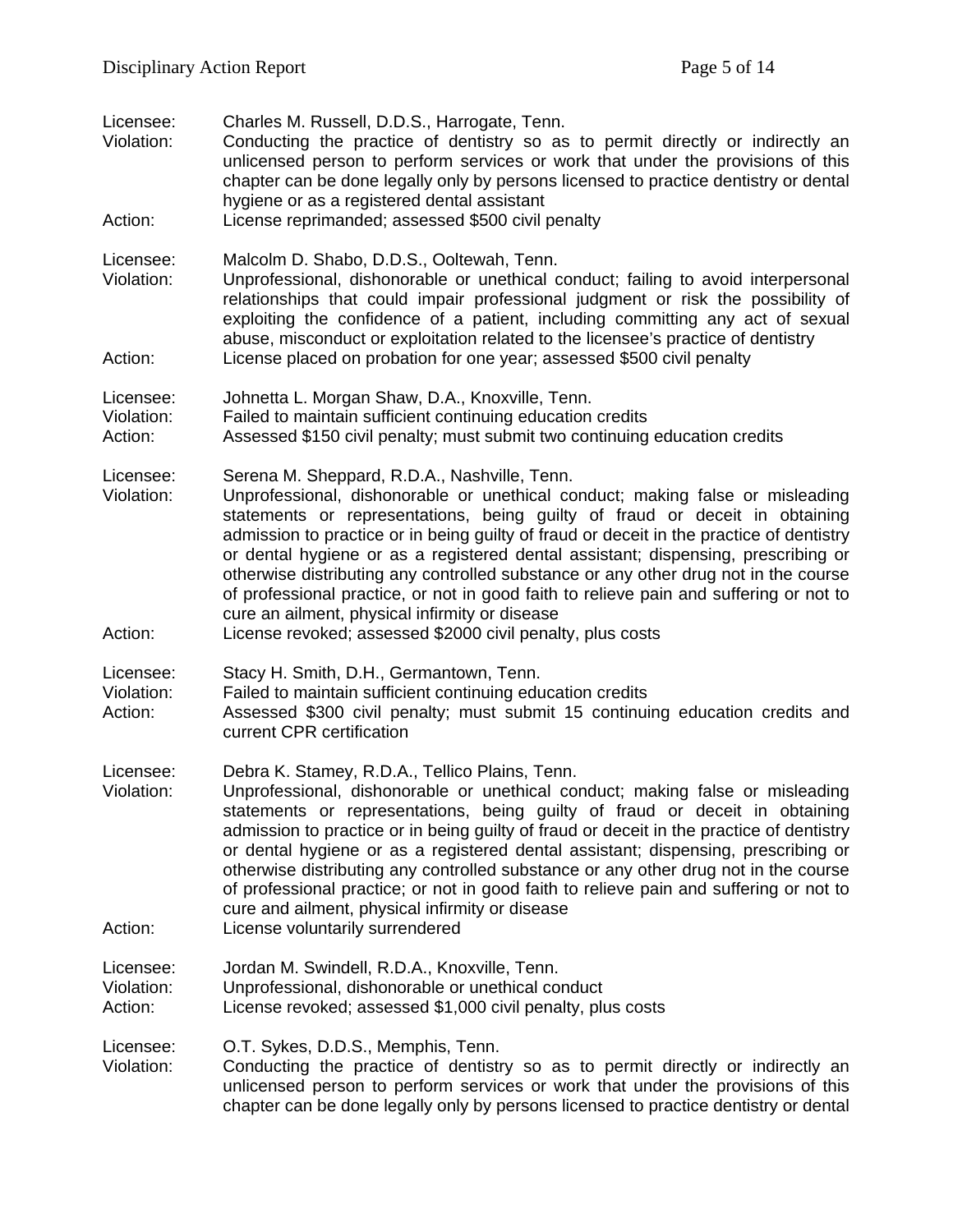- hygiene or as a registered dental assistant Action: License reprimanded; assessed \$500 civil penalty
- Licensee: Jennifer C. Vandever, D.A., Crossville, Tenn.
- Violation: Failed to maintain sufficient continuing education credits
- Action: Assessed \$150 civil penalty; must submit three continuing education credits and current CPR certification

#### **BOARD OF EMERGENCY MEDICAL SERVICES**

Licensee: James D. Broyles, EMT-P, Talbott, Tenn.

- Violation: Making false statements or representations, being guilty of fraud or deceit in obtaining authorization; making false or materially incorrect or inconsistent entries in any patient records or in the records of any ambulance service, health care facility, school, institution or other work place location; abandoning or neglecting a patient requiring emergency care, following the assumption of duty; performing or attempting emergency care techniques or procedures without proper permission, license, certification, training, medical direction, or otherwise engaging in unethical practices or conduct
- Action: License suspended; must meet certain terms and conditions

#### **BOARD OF HEARING INSTRUMENT SPECIALISTS**

- Licensee: Thomas D. Falconbury, H.I.S., Columbia, Tenn.<br>Violation: Any person who engages in the practice c
- Any person who engages in the practice of dispensing and fitting hearing instruments shall deliver to each person supplied with a hearing instrument, by the dispensing person's or at the dispensing person's order or direction, a bill of sale that contains each of the following: The make and model of the hearing instrument supplied, and the amount charged for the hearing instrument and whether the hearing instrument is new, used or rebuilt; unethical conduct, gross and/or repeated acts of ignorance or inefficiency in the conduct of such person's practice; engaging in unfair or deceptive acts prohibited by TCA §47-18-104(b) of the Tennessee Consumer Protection Act of 1977, while engaging in the business of enterprise which is the practice of dispensing and fitting hearing instruments; causing likelihood of confusion or of misunderstanding as to the source, sponsorship, approval or certification of goods or services…; the obtaining of any fee or the making of any sale by fraud or misrepresentation; using, causing or promoting the use of any advertising material, promotional literature, testimonial, guarantee, warranty, label, brand, insignia, or any other representation, however disseminated or published, which is misleading, deceptive or untruthful
- Action: License placed on probation for not less than two years; assessed costs

#### **BOARD OF MEDICAL EXAMINERS**

Licensee: Benjamin F. Booker, III, M.D., Franklin, Tenn.

Violation: Unprofessional, dishonorable or unethical conduct; making false statements or representations, being guilty of fraud or deceit in obtaining admission to practice or being guilty of fraud and deceit in the practice of medicine; failure to report criminal conviction; habitual intoxication or personal misuse of any drugs or the use of intoxicating liquors, narcotics, controlled substances or other drugs or stimulants in such manner as to adversely affect the person's ability to practice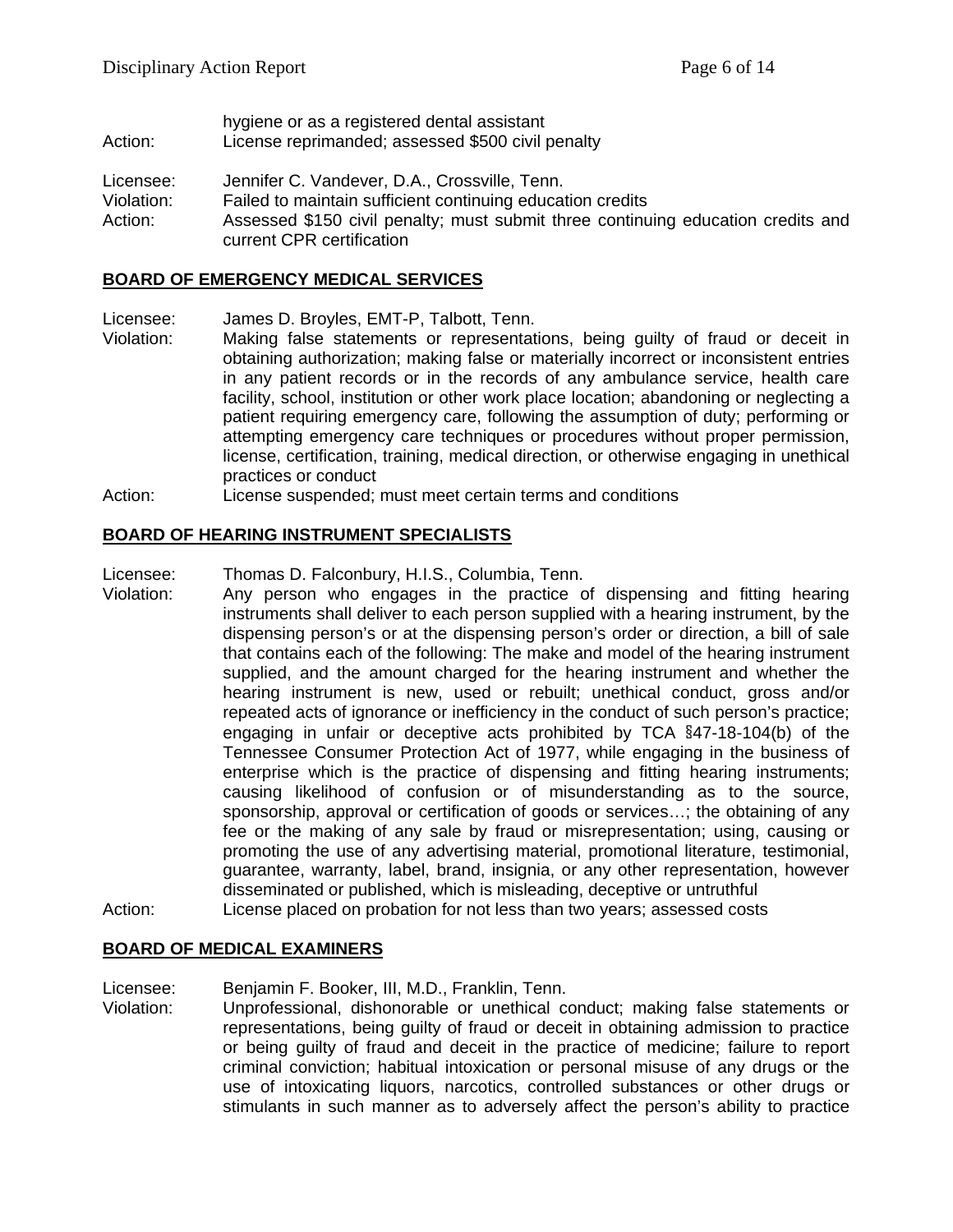medicine; guilty of a crime; dispensing, prescribing or otherwise distributing any controlled substance or any other drug not in the course of professional practice, or not in good faith to relieve pain and suffering, or not to cure an ailment, physical infirmity or disease, or in amounts and/or for durations not medically necessary, advisable or justified for a diagnosed condition; dispensing, prescribing or otherwise distributing any controlled substance or other drug to any person in violation of any law of the state or of the United States; engaging in the practice of medicine when mentally or physically unable to safely do so

Action: License suspended for not less than two years; must meet certain terms and conditions; assessed costs

Licensee: Charles Brooks, M.D., Maryville, Tenn.

Violation: Unprofessional, dishonorable or unethical conduct; in violation of Principles of Medical Ethics §.14, Sexual Misconduct in the Practice of Medicine

Action: License placed on probation for not less than five years; must meet certain terms and conditions; assessed \$2,000 civil penalty, plus costs

Licensee: Amjad I. Butt, M.D., Havertown, Pa.

- Violation: Unprofessional, dishonorable or unethical conduct; action taken by the state of Iowa
- Action: Upon reactivation of license to be placed on probation for not less than five years; must meet certain terms and conditions; assessed costs

Licensee: Stephen W. Fry, M.D., Kingsport, Tenn.

Violation: Unprofessional, dishonorable or unethical conduct; violation or attempted violation, directly or indirectly, or assisting in or abetting the violation of, or conspiring to violate any provision of this chapter or, any lawful order of the board issued pursuant thereto or any criminal statute of this state of Tennessee; making false statements or representations, being guilty of fraud or deceit in obtaining admission to practice or being guilty of fraud or deceit in the practice of medicine Action: License placed on probation for five years; must meet certain terms and conditions; assessed \$6,000 civil penalty, plus costs

Licensee: Thomas M. Gorman, M.D., Franklin, Tenn.

- Violation: Unprofessional, dishonorable or unethical conduct; habitual intoxication or personal misuse of any drugs or the use of intoxicating liquors, narcotics, controlled substances or other drugs or stimulants in such manner as to adversely affect the person's ability to practice medicine; guilty of a crime; dispensing, prescribing or otherwise distributing any controlled substance or any other drug not in the course of professional practice, or not in good faith to relieve pain and suffering, or not to cure an ailment, physical infirmity or disease, or in amounts and/or for durations not medically necessary, advisable or justified for a diagnosed condition; dispensing, prescribing or otherwise distributing any controlled substance or other drug to any person in violation of any law of the state or of the Unites States.
- Action: License suspended for no less than 60 days; must meet certain terms and conditions; assessed costs

Licensee: Winston H. Griner, Sr., M.D., Nashville, Tenn.

Violation: Unprofessional conduct, dishonorable or unethical conduct; dispensing, prescribing or otherwise distributing any controlled substance or other drug not in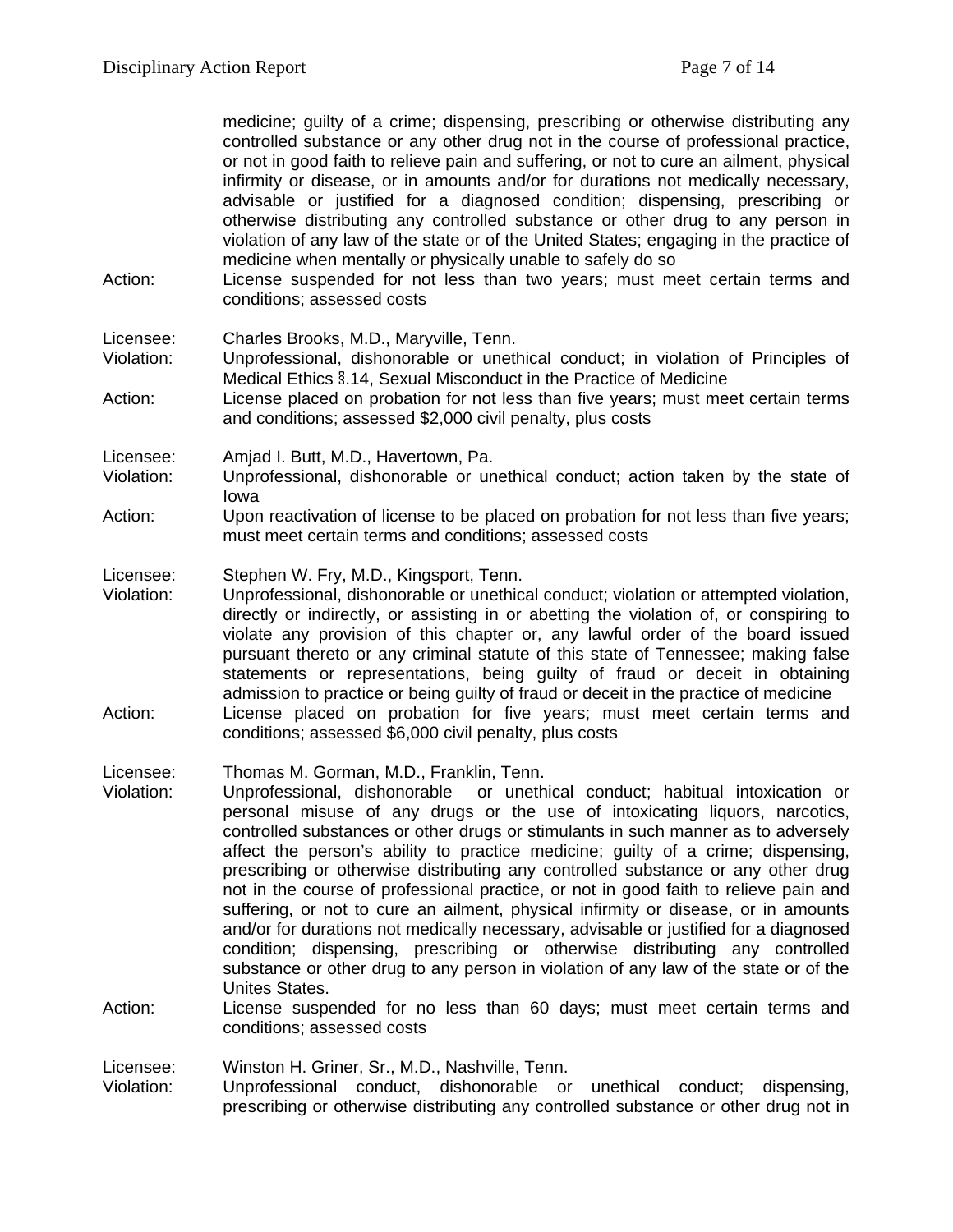|                                    | the course of professional practice, or not in good faith to relieve pain and<br>suffering, or not to cure an ailment, physical infirmity or disease, or in amounts<br>and/or for durations not medically necessary, advisable or justified for diagnosed<br>conditions.                                                                                                                                                                                             |
|------------------------------------|----------------------------------------------------------------------------------------------------------------------------------------------------------------------------------------------------------------------------------------------------------------------------------------------------------------------------------------------------------------------------------------------------------------------------------------------------------------------|
| Action:                            | License suspended effective January 1, 2013 for 90 days; must meet certain terms<br>and conditions; assessed costs                                                                                                                                                                                                                                                                                                                                                   |
| Licensee:<br>Violation:<br>Action: | Michael F. Lett, M.D., Knoxville, Tenn.<br>Unprofessional conduct, dishonorable or unethical conduct<br>License reprimanded; must meet certain terms and conditions; assessed \$500 civil<br>penalty, plus costs                                                                                                                                                                                                                                                     |
| Licensee:<br>Violation:<br>Action: | Allan M. Menachem, M.D., Jackson, Tenn.<br>Unprofessional conduct, dishonorable or unethical conduct<br>Must have female nurse present when examining female patients; agrees to<br>random, periodic chart reviews to determine compliance with terms; assessed<br>costs                                                                                                                                                                                             |
| Licensee:<br>Violation:            | Kiran Patibandla, M.D., Kingsport, Tenn.<br>Unprofessional or dishonorable or unethical conduct; violation or attempted<br>violation, directly or indirectly, or assisting in or abetting the violation of, or<br>conspiring to violate any provision of this chapter or, any lawful order of the board<br>issued pursuant thereto or any criminal statute of the state of Tennessee                                                                                 |
| Action:                            | License reprimanded; must meet certain terms and conditions; assessed costs                                                                                                                                                                                                                                                                                                                                                                                          |
| Licensee:<br>Violation:<br>Action: | Michael D. Ralston, M.D., Memphis, Tenn.<br>Dishonorable or unethical conduct; action taken by the state of Mississippi<br>Must meet certain terms and conditions; assessed costs                                                                                                                                                                                                                                                                                    |
| Licensee:<br>Violation:<br>Action: | Daniel Slonaker, M.D., Erwin, Tenn.<br>Failed to follow appropriate protocols in prescribing or dispensing drugs<br>License voluntarily surrendered/permanent revocation; assessed costs                                                                                                                                                                                                                                                                             |
| Licensee:<br>Violation:            | Susan E. Webb, M.D., Knoxville, Tenn.<br>Dishonorable or unethical conduct; personal misuse of any drugs or the use of<br>intoxicating liquors, narcotics, controlled substances or other drugs or stimulants in<br>such manner as to adversely affect the person's ability to practice medicine                                                                                                                                                                     |
| Action:                            | License placed on probation for five years; must meet certain terms and<br>conditions; assessed costs                                                                                                                                                                                                                                                                                                                                                                |
| Licensee:<br>Violation:            | John B. Woods, M.D., Jackson, Tenn.<br>Habitual intoxication or personal misuse of any drugs or the use of intoxicating<br>liquors, narcotics, controlled substances or other drugs or stimulants, in such<br>manner as to adversely affect the person's ability to practice medicine; dispensing,<br>prescribing or otherwise distributing any controlled substance or any other drug to<br>any person in violation of any law of the state or of the United States |
| Action:                            | License placed on probation for not less than five years; must meet certain terms<br>and conditions; assessed \$2,000 civil penalty, plus costs                                                                                                                                                                                                                                                                                                                      |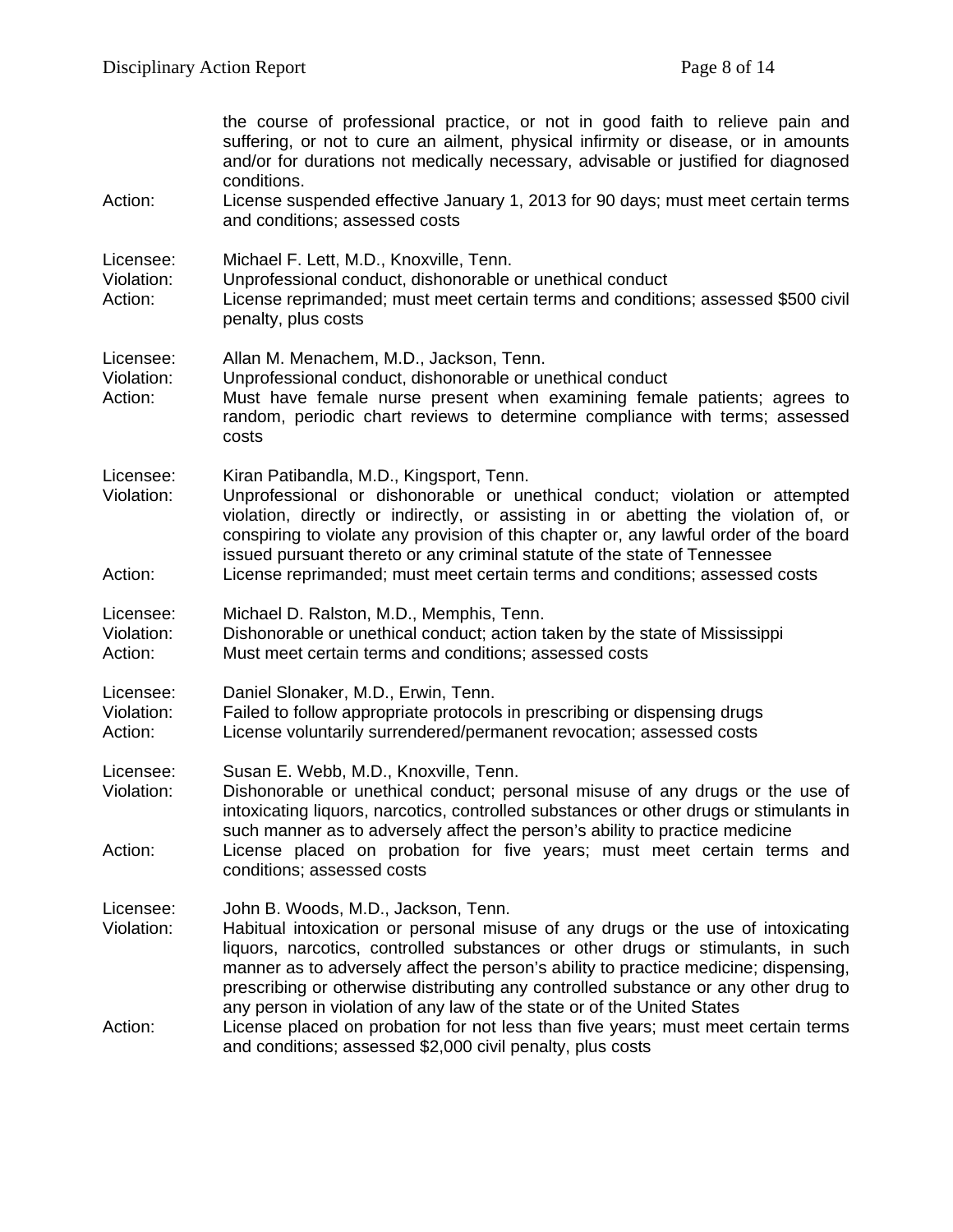# **BOARD OF NURSING**

| Licensee:<br>Violation:<br>Action: | Barbara J. Byess, R.N., Murfreesboro, Tenn.*<br>Unprofessional conduct<br>License suspended; must meet certain terms and conditions; assessed \$1000 civil<br>penalty, plus costs<br><i>*This practitioner was disciplined on August 24, 2010</i>                                                                                                                                                                                                |  |
|------------------------------------|--------------------------------------------------------------------------------------------------------------------------------------------------------------------------------------------------------------------------------------------------------------------------------------------------------------------------------------------------------------------------------------------------------------------------------------------------|--|
| Licensee:<br>Violation:<br>Action: | Christy L. Gibson, R.N., Cookeville, Tenn.<br>Unprofessional conduct; action taken by the state of South Carolina<br>License revoked; assessed \$500 civil penalty, plus costs                                                                                                                                                                                                                                                                   |  |
| Licensee:<br>Violation:<br>Action: | Sarah E. Green, L.P.N., Rockwood, Tenn.<br>Violation of board order<br>License revoked; assessed \$1000 civil penalty, plus costs                                                                                                                                                                                                                                                                                                                |  |
| Licensee:<br>Violation:<br>Action: | Stacy L. Langley, R.N., Nashville, Tenn.*<br>Unprofessional conduct<br>License suspended; must meet certain terms and conditions; assessed costs<br>*This practitioner was disciplined on April 30, 2009                                                                                                                                                                                                                                         |  |
| Licensee:<br>Violation:<br>Action: | Rhonda A. Latham, R.N., Burlison, Tenn.<br>Violation of board order<br>License revoked; assessed \$1000 civil penalty, plus costs                                                                                                                                                                                                                                                                                                                |  |
| Licensee:<br>Violation:<br>Action: | Melissa N. Peters, L.P.N., Greeneville, Tenn.*<br>Guilty of a crime; unprofessional conduct<br>License revoked; assessed \$1000 civil penalty, plus costs<br><i>*This practitioner was disciplined on August 24, 2010</i>                                                                                                                                                                                                                        |  |
| Licensee:<br>Violation:<br>Action: | Pamela K. Sparks, L.P.N., Cookeville, Tenn.*<br>Guilty of a crime; unprofessional conduct<br>License revoked; assessed \$1000 civil penalty<br>*This practitioner was disciplined on March 29, 2011                                                                                                                                                                                                                                              |  |
| Licensee:<br>Violation:<br>Action: | Angela E. Stone, L.P.N., Memphis, Tenn.<br>Addicted to alcohol or drugs to the degree of interfering with nursing duties;<br>unprofessional conduct; being under the influence of alcoholic beverages, or under<br>the influence of drugs which impair judgment while on duty in any health care<br>facility, school, institution or other work place location; guilty of a crime<br>License revoked; assessed \$2,000 civil penalty, plus costs |  |
| Licensee:<br>Violation:<br>Action: | Taneshia D. Thomas, L.P.N., Henderson, Tenn.<br>Failed to pay student loan<br>License suspended                                                                                                                                                                                                                                                                                                                                                  |  |
| Licensee:<br>Violation:<br>Action: | Brenda L. Taylor, R.N., Kodak, Tenn.<br>Failed to pay student loan<br>License suspended                                                                                                                                                                                                                                                                                                                                                          |  |
| Licensee:                          | Ashley L. Workman, L.P.N., Mount Pleasant, Tenn.*                                                                                                                                                                                                                                                                                                                                                                                                |  |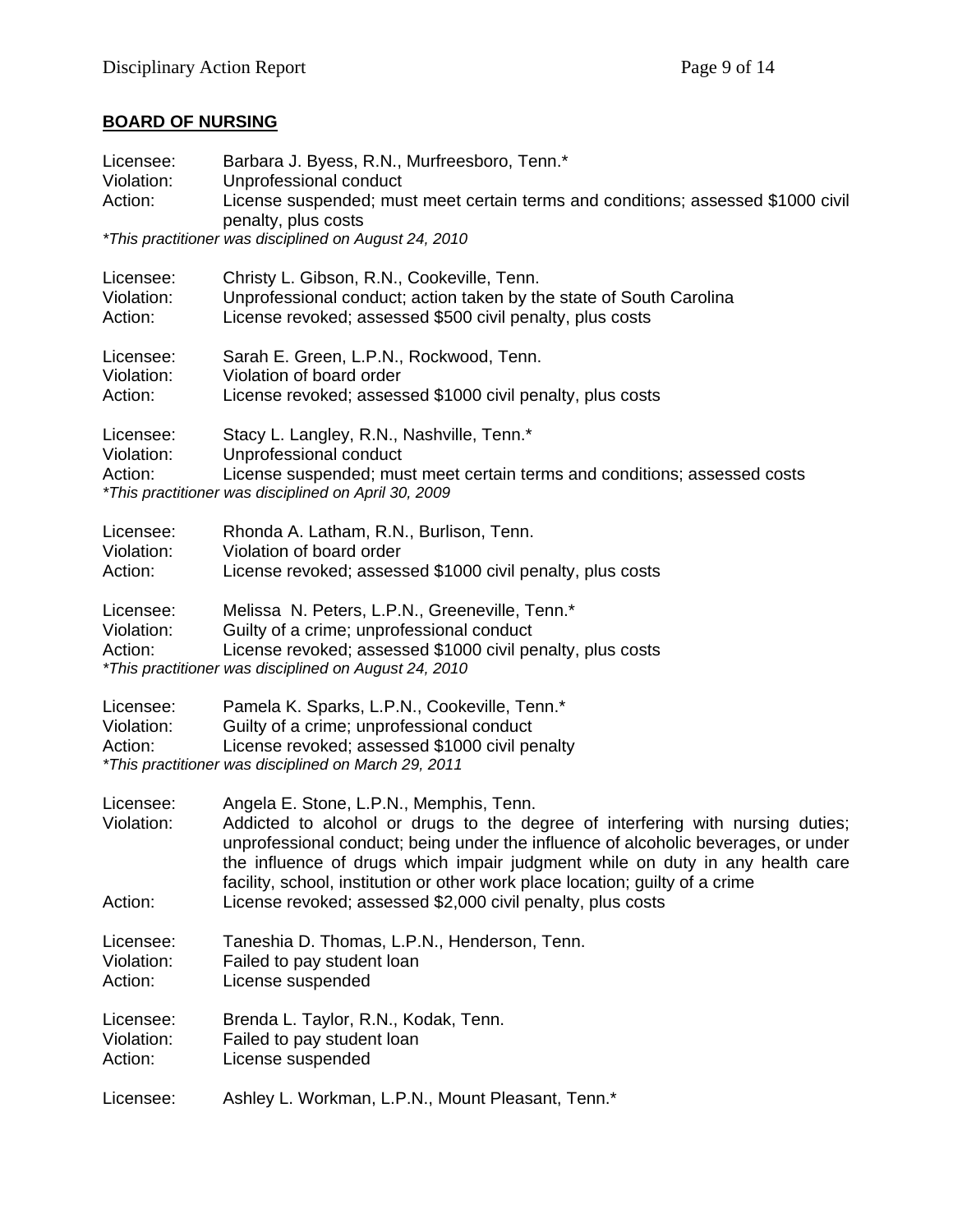Violation: Guilty of a crime; unprofessional conduct<br>Action: License revoked; assessed \$1000 civil pe License revoked; assessed \$1000 civil penalty, plus costs *\*This practitioner was disciplined on August 24, 2010*

## **BOARD OF PHARMACY**

| Licensee:<br>Violation:<br>Action: | Kathleen R. Anderson, D.Ph., Kingsport, Tenn.<br>Failed to provide patient counseling to one patient or caregiver for new<br>prescription<br>Assessed \$1,000 civil penalty                                                                                                                                                                                                                                                                          |  |
|------------------------------------|------------------------------------------------------------------------------------------------------------------------------------------------------------------------------------------------------------------------------------------------------------------------------------------------------------------------------------------------------------------------------------------------------------------------------------------------------|--|
| Licensee:<br>Violation:<br>Action: | James C. Barnhill, D.Ph., Knoxville, Tenn.<br>Been addicted to the use of alcohol, narcotics or other drugs; exhibited an<br>incapacity of a nature that prevents a pharmacist from engaging in the practice of<br>pharmacy with reasonable skill, confidence and safety to the public; guilty of<br>dishonorable, immoral, unethical or unprofessional conduct<br>License placed on probation for not less than forty two months; must meet certain |  |
| Licensee:<br>Violation:<br>Action: | terms and conditions<br>Kimberly F. Brown, R.T., Smithville, Tenn.<br>Removed controlled substance from the pharmacy without authorization from a<br>licensed prescriber<br><b>Registration revoked</b>                                                                                                                                                                                                                                              |  |
| Licensee:<br>Violation:<br>Action: | Burgie Drug Store, Elizabethton, Tenn.<br>Failed to perform patient counseling to five patients or patient caregivers in<br>accordance to Board rules<br>Assessed \$1,000; must submit an acceptable, store specific, corrective plain of<br>plain of action that addresses the failure to counsel.                                                                                                                                                  |  |
| Licensee:<br>Violation:<br>Action: | Rachel Bryant, R.T., Knoxville, Tenn.<br>It is unlawful for any person, firm or corporation to obtain or attempt to obtain a<br>legend drug, by fraud, deceit, misrepresentation, subterfuge, forgery, alteration of<br>a prescription, by the concealment of a material fact, or by the use of a false name<br>or address<br>License reprimanded                                                                                                    |  |
| Licensee:<br>Violation:<br>Action: | William U. Cella, D.Ph., Murfreesboro, Tenn.<br>Failed to have an individual registered with the Board while allowing the individual<br>to perform duties as a pharmacy technician<br>Assessed \$1,700 civil penalty                                                                                                                                                                                                                                 |  |
| Licensee:<br>Violation:<br>Action: | Kathryn S. Cline, R.T., Portland, Tenn.<br>Failed to properly register with the Board while performing duties as a pharmacy<br>technician<br>Assessed \$100 civil penalty                                                                                                                                                                                                                                                                            |  |
| Licensee:<br>Violation:            | Corley's Pharmacy, Inc., Greeneville, Tenn.<br>Failed to perform patient counseling to four patients or patient caregivers in<br>accordance to Board rules                                                                                                                                                                                                                                                                                           |  |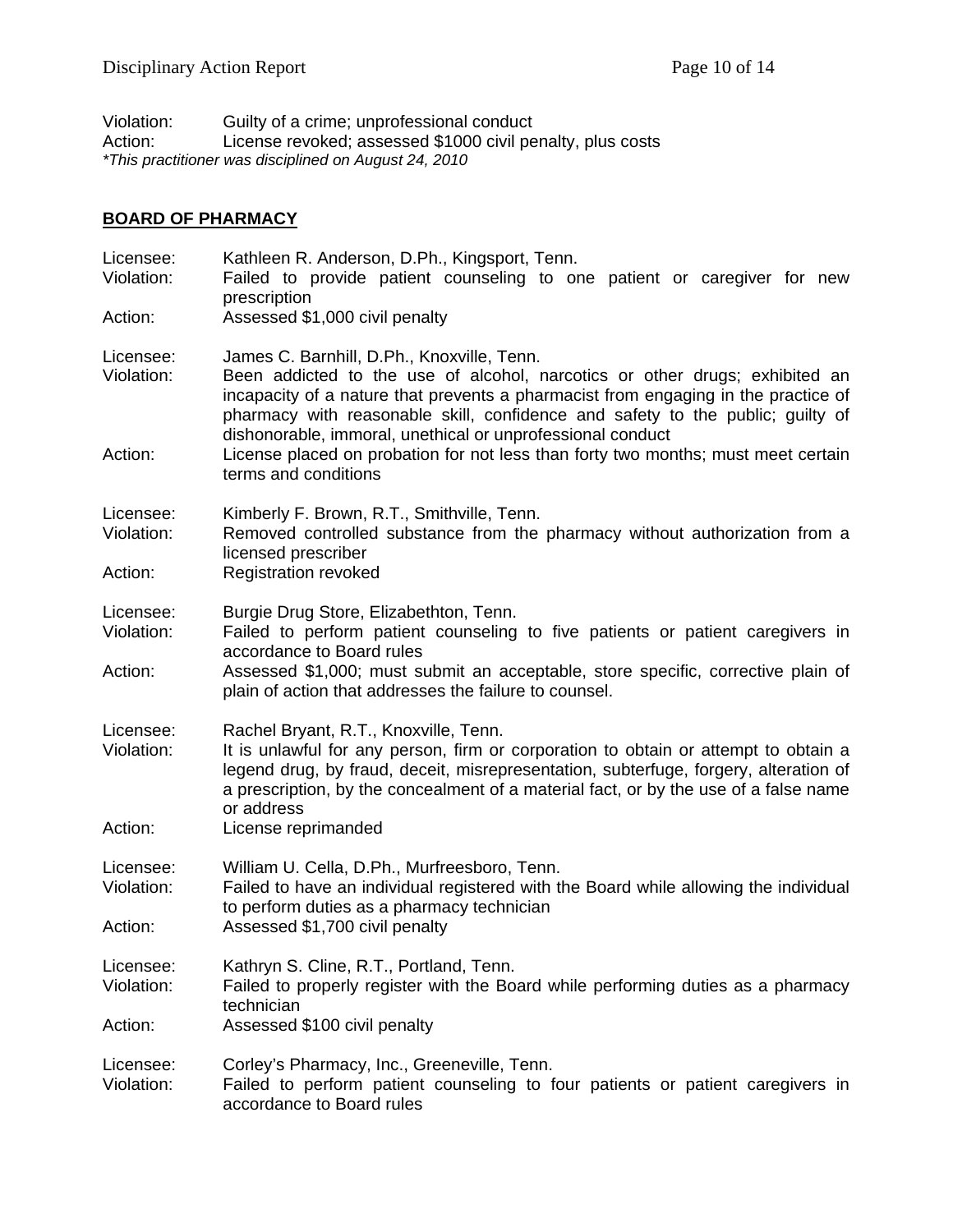| Action:                            | Assessed \$1,000 civil penalty; must submit an acceptable, store specific,<br>corrective plan of action that addresses the failure to counsel                                |  |
|------------------------------------|------------------------------------------------------------------------------------------------------------------------------------------------------------------------------|--|
| Licensee:<br>Violation:<br>Action: | Holly M. Crawford, R.T., Tullahoma, Tenn.<br>Failed to properly register with the Board while performing duties as a pharmacy<br>technician                                  |  |
|                                    | Assessed \$100 civil penalty                                                                                                                                                 |  |
| Licensee:<br>Violation:            | CVS Pharmacy #3743, Knoxville, Tenn.<br>Failed to perform patient counseling to three patients or patient caregivers in<br>accordance with Board rules                       |  |
| Action:                            | Assessed \$1,000; must submit an acceptable, store specific, corrective plain of<br>plain of action that addresses the failure to counsel.                                   |  |
| Licensee:<br>Violation:            | CVS Pharmacy #6361, Sevierville, Tenn.<br>Failed to perform patient counseling to three patients or patient caregivers in<br>accordance with Board rules                     |  |
| Action:                            | Assessed \$1,000; must submit an acceptable, store specific, corrective plain of<br>plain of action that addresses the failure to counsel.                                   |  |
| Licensee:<br>Violation:            | Dwight Disney, D.Ph., Knoxville, Tenn.<br>Failed to have an individual registered with the Board while allowing the individual<br>to perform duties as a pharmacy technician |  |
| Action:                            | Assessed \$1,800 civil penalty                                                                                                                                               |  |
| Licensee:<br>Violation:            | Sara J. Ellison, D.Ph., Powell, Tenn.<br>Failed to provide patient counseling to four patients or patient caregivers for new<br>and refilled prescriptions                   |  |
| Action:                            | Assessed \$1,000 civil penalty                                                                                                                                               |  |
| Licensee:<br>Violation:            | Mindy L. Ford, R.T., Crossville, Tenn.<br>Failed to properly register with the board while performing duties as a pharmacy<br>technician                                     |  |
| Action:                            | Assessed \$100 civil penalty                                                                                                                                                 |  |
| Licensee:<br>Violation:            | Madelyn B Greene, R.T., Morristown, Tenn.<br>Failed to properly register with the Board while performing duties as a pharmacy<br>technician                                  |  |
| Action:                            | Assessed \$100 civil penalty                                                                                                                                                 |  |
| Licensee:<br>Violation:            | Brandi F. Gregg, D.Ph., Atlanta, Ga.<br>Failed to provide patient counseling to four patients or caregivers for new and<br>refilled prescriptions                            |  |
| Action:                            | Assessed \$1,000 civil penalty                                                                                                                                               |  |
| Licensee:<br>Violation:            | Glen E. Hall, D.Ph., Gray, Tenn.<br>Failed to provide patient counseling to two patients or caregivers for new and<br>refilled prescriptions                                 |  |
| Action:                            | Assessed \$1,000 civil penalty                                                                                                                                               |  |
| Licensee:                          | Carrie L. Hatfield, D.Ph., Kodak, Tenn.                                                                                                                                      |  |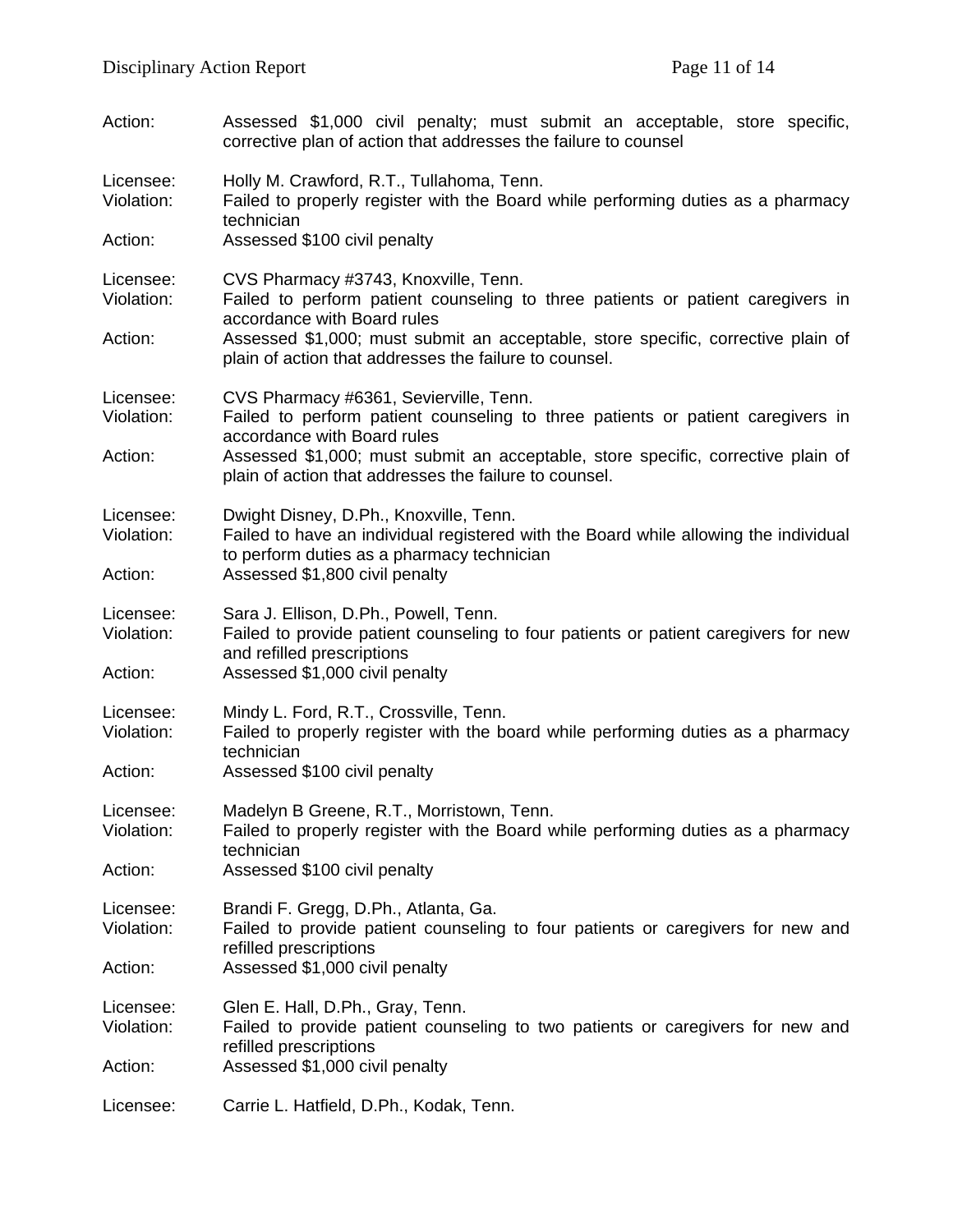| Violation:<br>Action:              | Been addicted to the use of alcohol, narcotics or other drugs; exhibited an<br>incapacity of a nature that prevents a pharmacist from engaging in the practice of<br>pharmacy with reasonable skill, confidence and safety to the public; guilty of<br>dishonorable, immoral, unethical or unprofessional conduct<br>License surrendered |
|------------------------------------|------------------------------------------------------------------------------------------------------------------------------------------------------------------------------------------------------------------------------------------------------------------------------------------------------------------------------------------|
| Licensee:<br>Violation:            | Stacy A. Hayton, D.Ph., Jonesborough, Tenn.<br>Failed to provide patient counseling to four patients or caregivers for new and<br>refilled prescriptions                                                                                                                                                                                 |
| Action:                            | Assessed \$1,000 civil penalty                                                                                                                                                                                                                                                                                                           |
| Licensee:<br>Violation:            | Healthcare Medical & Respiratory Care, Inc., Memphis, Tenn.<br>Operating without completing a relocation application and obtaining an inspection<br>for the relocated facility                                                                                                                                                           |
| Action:                            | Assessed \$550 civil penalty                                                                                                                                                                                                                                                                                                             |
| Licensee:<br>Violation:            | Jason P. Hinton, R.T., Hendersonville, Tenn.<br>Removed controlled substance from the pharmacy without authorization from a<br>licensed prescriber                                                                                                                                                                                       |
| Action:                            | <b>Registration revoked</b>                                                                                                                                                                                                                                                                                                              |
| Licensee:<br>Violation:            | Renee E. Horton, D.Ph., Elizabethton, Tenn.<br>Failed to provide patient counseling to five patients or caregivers for new and<br>refilled prescriptions                                                                                                                                                                                 |
| Action:                            | Assessed \$1,000 civil penalty                                                                                                                                                                                                                                                                                                           |
| Licensee:<br>Violation:<br>Action: | Infinity Pharmacy, LLC, Cookeville, Tenn.<br>Failed to perform patient counseling to three patients or patient caregivers to three<br>patients in accordance with board rules<br>Assessed \$1,000; must submit an acceptable, store specific, corrective plain of<br>plain of action that addresses the failure to counsel.              |
| Licensee:<br>Violation:<br>Action: | William D. Kearney, D.Ph., Powell, Tenn.<br>Failed to provide patient counseling to patients or caregivers to four patients for<br>new and refilled prescriptions<br>Assessed \$1,000 civil penalty                                                                                                                                      |
| Licensee:<br>Violation:<br>Action: | Elizabeth J. McClearen, R.T., Nunnelly, Tenn.<br>Removed controlled substance from the pharmacy without authorization from a<br>licensed prescriber<br>Registration voluntarily surrendered                                                                                                                                              |
|                                    |                                                                                                                                                                                                                                                                                                                                          |
| Licensee:<br>Violation:            | James W. Owens, D.Ph., Tullahoma, Tenn.<br>Failed to have an individual registered with the Board while allowing the individual<br>to perform duties as a pharmacy technician                                                                                                                                                            |
| Action:                            | Assessed \$100 civil penalty                                                                                                                                                                                                                                                                                                             |
| Licensee:<br>Violation:            | Lori R. Reynolds, D.Ph., Bethpage, Tenn.<br>Failed to have an individual registered with the Board while allowing the individual<br>to perform duties as a pharmacy technician                                                                                                                                                           |
| Action:                            | Assessed \$5,800 civil penalty                                                                                                                                                                                                                                                                                                           |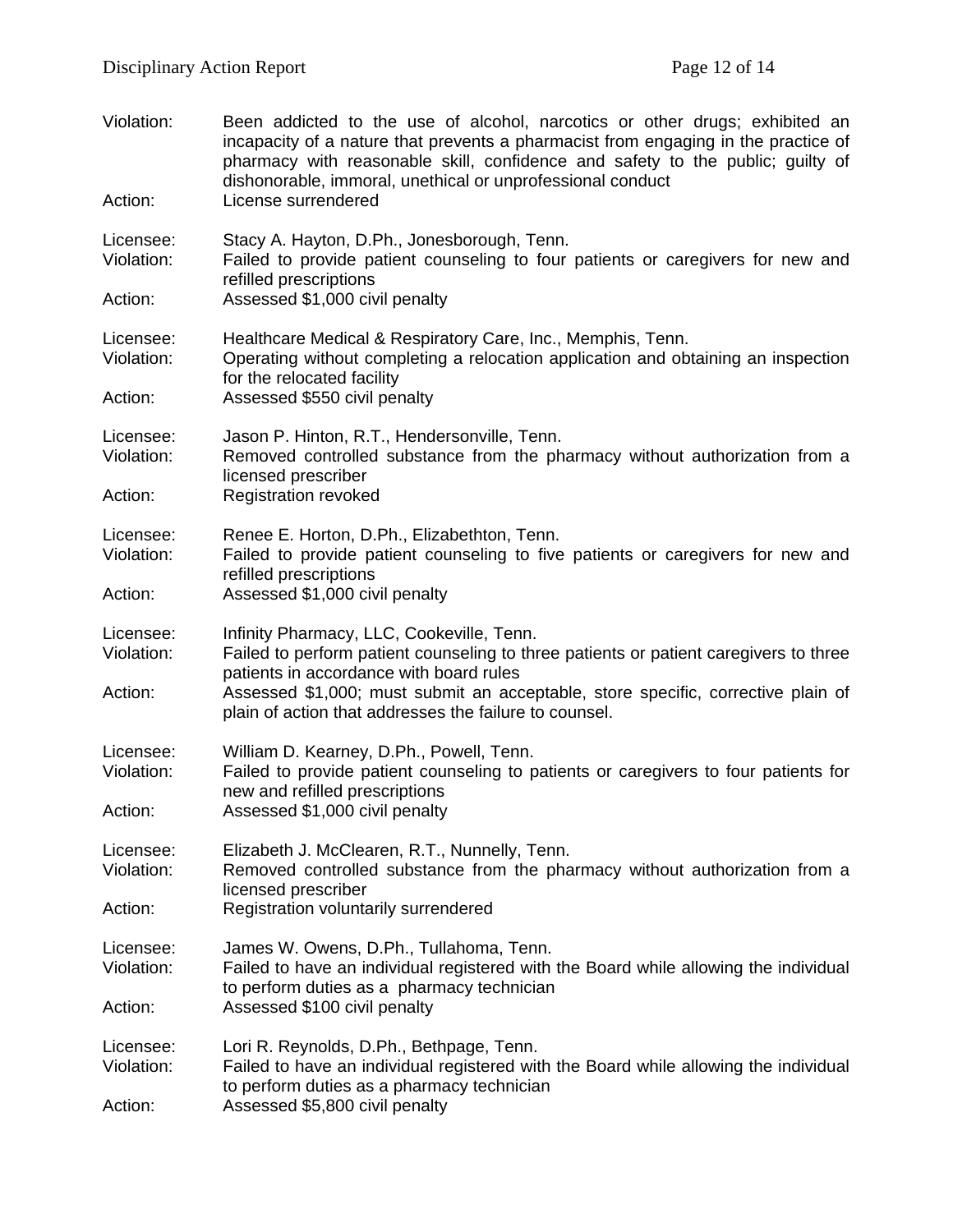| Licensee:<br>Violation:<br>Action: | Barbara Salces, D.Ph., Crossville, Tenn.<br>Failed to provide patient counseling to five patients or caregivers for new and<br>refilled prescriptions<br>Assessed \$1,000 civil penalty |
|------------------------------------|-----------------------------------------------------------------------------------------------------------------------------------------------------------------------------------------|
|                                    |                                                                                                                                                                                         |
| Licensee:<br>Violation:            | Barbara Salces, D.Ph., Crossville, Tenn.<br>Failed to have an individual registered with the Board while allowing the individual<br>to perform duties as a pharmacy technician          |
| Action:                            | Assessed \$1,100 civil penalty                                                                                                                                                          |
| Licensee:<br>Violation:<br>Action: | Specialty Care, Inc., Brentwood, Tenn.<br>Operating without obtaining a license and inspection of the facility<br>Assessed \$350 civil penalty                                          |
| Licensee:<br>Violation:            | Vaughn Pharmacy, Powell, Tenn.<br>Failed to perform patient counseling to four patients or caregivers for new and<br>refilled prescriptions                                             |
| Action:                            | Assessed \$1,000 civil penalty                                                                                                                                                          |
| Licensee:<br>Violation:            | Walgreens Pharmacy #6223, Crossville, Tenn.<br>Failed to perform patient counseling to five patients or caregivers for new and<br>refilled prescriptions                                |
| Action:                            | Assessed \$1,000 civil penalty                                                                                                                                                          |
| Licensee:<br>Violation:            | Heather L. Ziegler, R.T., Crossville, Tenn.<br>Failed to properly register with the Board while performing duties as a pharmacy<br>technician                                           |
| Action:                            | Assessed \$100 civil penalty                                                                                                                                                            |

### **BOARD OF VETERINARY MEDICAL EXAMINERS**

Licensee: Elisha M. Argo, L.V.M.T., Paris, Tenn.\*<br>Violation: Guilty of a crime Violation: Guilty of a crime<br>Action: License placed c License placed on probation to run concurrent with criminal probation; must meet certain terms and conditions *\*This practitioner was disciplined on August 28, 2012*

### **ABUSE REGISTRY**

| Individual: | Steven B. Harris, Dickson, Tenn.    |
|-------------|-------------------------------------|
| Abuse:      | Theft/Misappropriation              |
| Profession: | CNA (Revoked)                       |
| Individual: | Nikki D. Hensley, Morristown, Tenn. |
| Abuse:      | Theft/Misappropriation              |
| Profession: | CNA (Revoked)                       |
| Individual: | Kendria R. Johnson, Cordova, Tenn.  |
| Abuse:      | <b>Physical/Neglect</b>             |
| Profession: | Unknown                             |